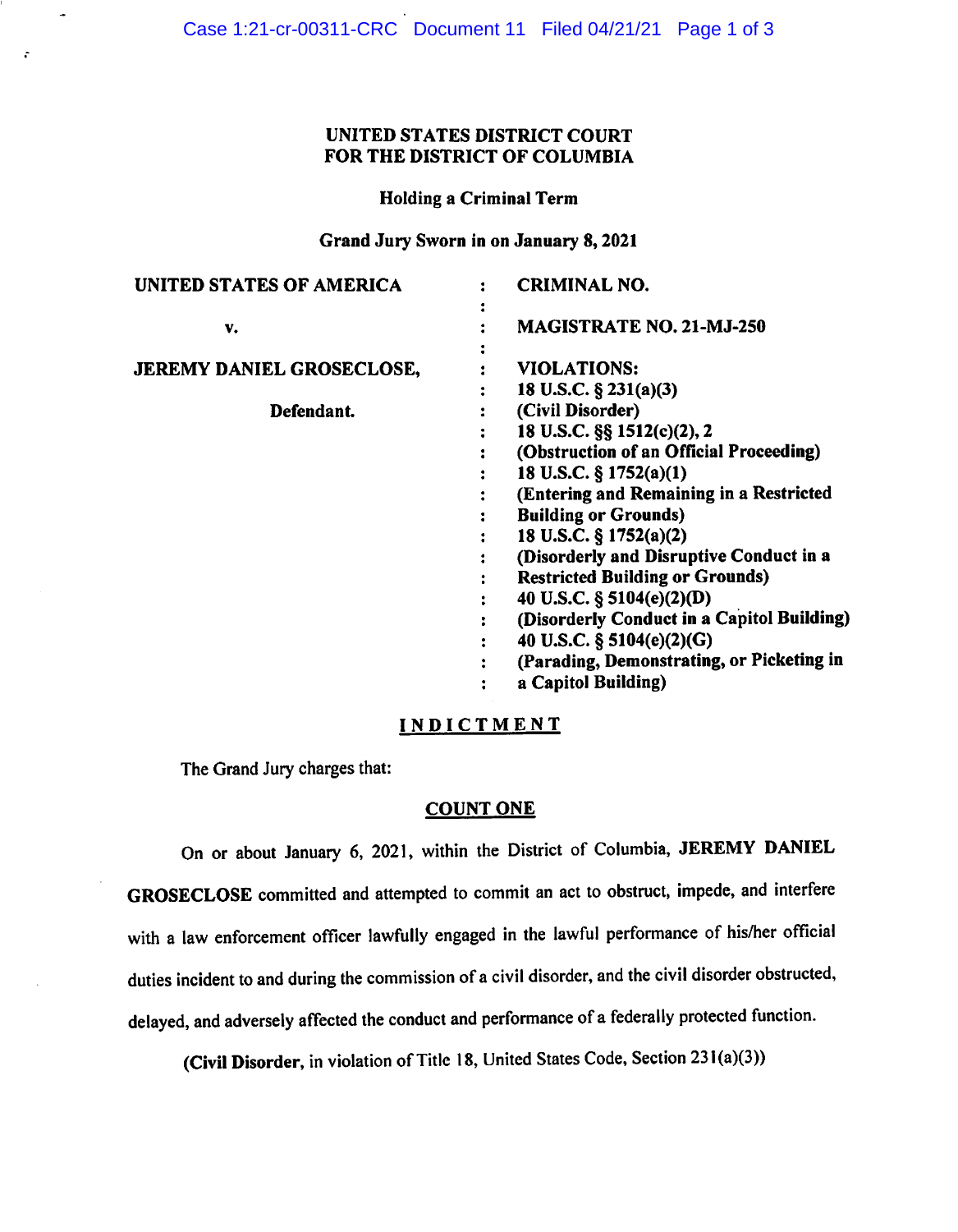#### **COUNT TWO**

On or about January 6, 2021, within the District of Columbia and elsewhere, **JEREMY DANIEL GROSECLOSE** attempted to, and did, corruptly obstruct, influence, and impede an official proceeding, that is, a proceeding before Congress, by entering and remaining in the United States Capitol without authority and engaging in disorderly and disruptive conduct.

**(Obstruction of an Official Proceeding and Aiding and Abetting,** in violation of Title 18, United States Code, Sections  $1512(c)(2)$  and 2)

#### **COUNT THREE**

On or about January 6, 2021, within the District of Columbia, **JEREMY DANIEL GROSECLOSE** did unlawfully and knowingly enter and remain in a restricted building and grounds, that is, any posted, cordoned-off, and otherwise restricted area within the United States Capitol and its grounds, where the Vice President and Vice President-elect were temporarily visiting, without lawful authority to do so.

**(Entering and Remaining in a Restricted Building or Grounds,** in violation of Title 18, United States Code, Section 1752(a)(1))

#### **COUNT FOUR**

On or about January 6, 2021, within the District of Columbia, **JEREMY DANIEL GROSECLOSE** did knowingly, and with intent to impede and disrupt the orderly conduct of Government business and official functions, engage in disorderly and disruptive conduct in and within such proximity to, a restricted building and grounds, that is, any posted, cordoned-off, and otherwise restricted area within the United States Capitol and its grounds, where the Vice President and Vice President-elect were temporarily visiting, when and so that such conduct did in fact impede and disrupt the orderly conduct of Government business and official functions.

**(Disorderly and Disruptive Conduct in a Restricted Building or Grounds,** in violation ofTitle 18, United States Code, Section 1752(a)(2))